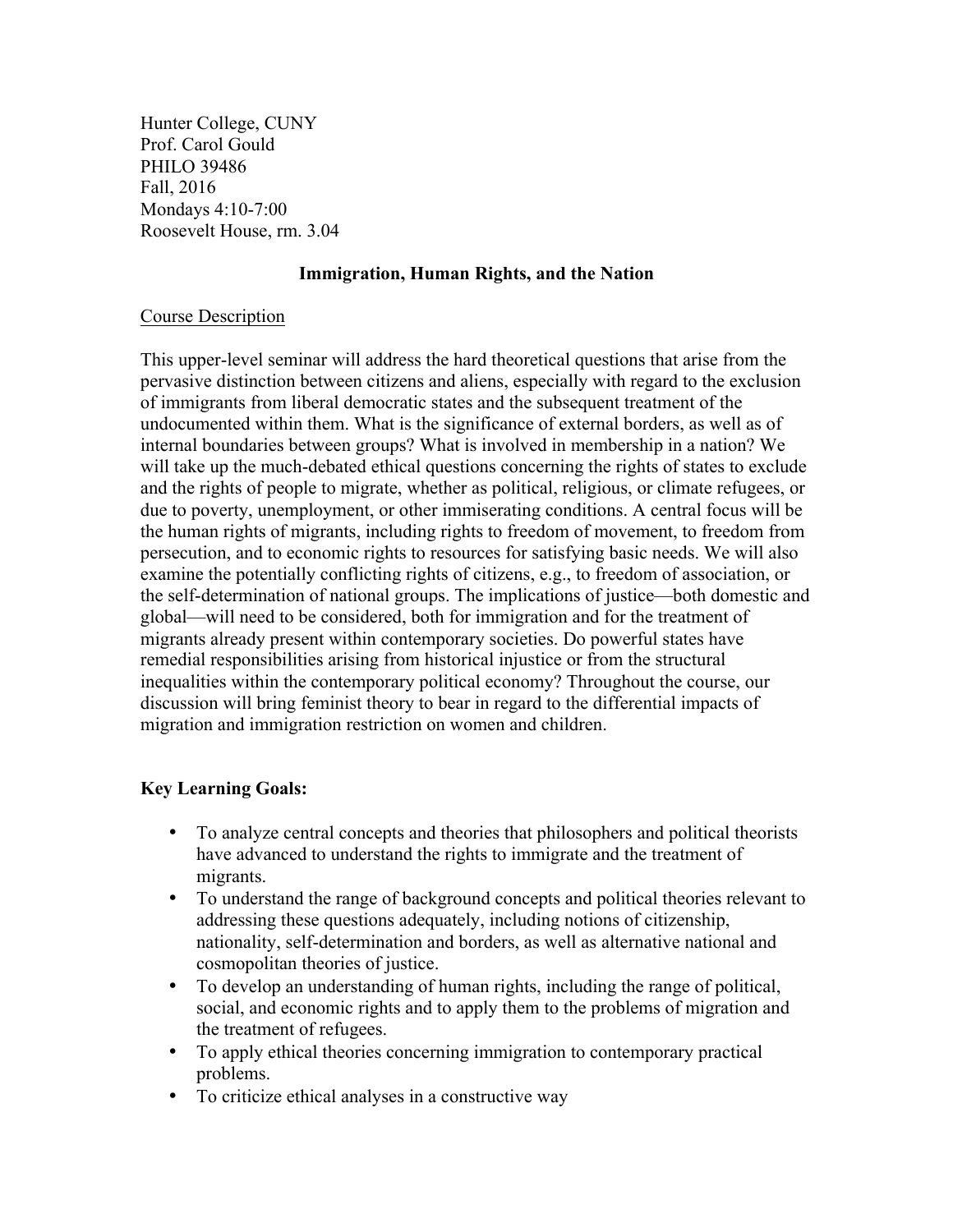- To advance in the ability to carefully read and analyze philosophical texts
- To further cultivate skills of original analysis and argument in both written and oral forms.

## **Books and articles:**

Required: Joseph Carens, *The Ethics of Immigration* (Oxford University Press, 2013).

All other course materials will be available on BB, or at the websites indicated.

(Note: the occasional "recommended" readings that follow the listings below are entirely optional suggestions for further reading.)

### **Course Requirements:**

1) Oral presentation (20% of the grade):

Analysis and critique of the central argument in a single course reading, using PowerPoint or Prezi. The presentation should be limited to 10 minutes, followed by class discussion.

2) Research and analytical paper (45% of the grade):

On a topic of the student's choice related to the course themes. Students are encouraged to write on a matter of research significance to them from within or outside the course. The paper is expected to display good acquaintance with the relevant literature and to develop an original argument. Creativity in the selection of topics and in the execution of the paper is expected. Approximately 10 pages (including notes).

A one-page proposal stating problem to be addressed and provisional thesis, with an appended bibliography is due on or before November 14th. (Students are encouraged to submit this considerably before the final deadline.) The paper is due on December 12th at the start of class.

The proposal and the paper should be submitted by email as attached word documents as well as in hard copy (double-spaced with 1" margins, 12 pitch font). University of Chicago Manual of Style social sciences format is preferred (endnotes and bibliography), but any recognized and consistently applied style and reference format is acceptable.

3) Attendance and participation (15% of the grade):

Attendance: Mandatory for all course registrants. If medical or serious family issues warrant an absence (which will be excused in that case), please notify the professor by email, if at all possible in advance of the class meeting. Also, please inform the professor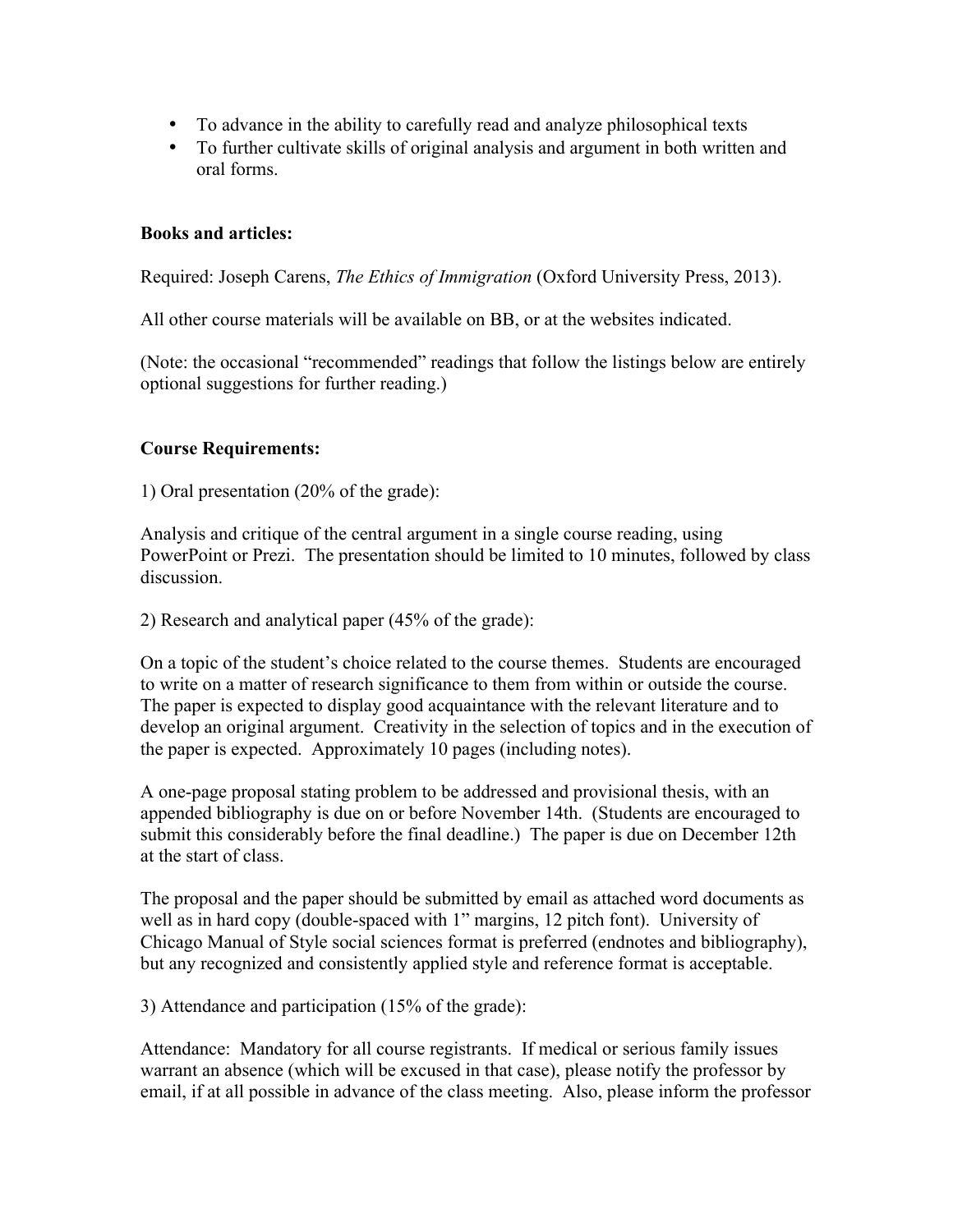of any anticipated absences due to religious observance as close as possible to the start of the semester (also by email).

Participation: Students are expected to have read all assigned materials for each seminar meeting and to participate fully in the discussions. If a student does not have adequate opportunity to make a point in class, posting on our Blackboard Discussion Forum will count toward the participation portion of the grade. Note that the oral presentation alone does not satisfy the requirement for participation.

4) Final Exam (20% of the grade): In-class or take-home to be determined.

Additional Requirement: Please maintain a functioning email address through blackboard and check it regularly for communications from the professor. Also please check Blackboard frequently to keep up to date with messages and discussion board posts.

### **Additional course requirements for Honors Students:**

1) Research and analytical paper—As above, except that the paper should be approximately 15 pages (maximum of 25 pages).

2) Required interventions on the BB Discussion Board—at least one substantial comment/discussion participation weekly.

3) Students are required to meet with the Professor (during office hours or by appointment) to discuss their proposed paper topic and how best to develop it, and to consider its potential contribution to their overall course of study and their major academic interests.

## **Policies:**

**Academic integrity and originality:** The single most important criterion for excellent performance in the course is originality in conception and execution. Students are expected to maintain the highest standards of academic integrity at all times, and to cite or otherwise give credit for material used from all sources. Please note that these expectations apply to the oral presentation, as well as to all written requirements, and also to class participation and blackboard interventions.

**Disability policy**: This course is open to all students who meet the academic requirements for participation. Any student who has a need for accommodation based on the impact of a documented disability should contact the instructor privately to discuss the specific situation as soon as possible.

**Policy on screens**: Laptops, tablets, or phones are to be used only if required for notetaking and their use requires the express permission of the instructor. Texting, gaming,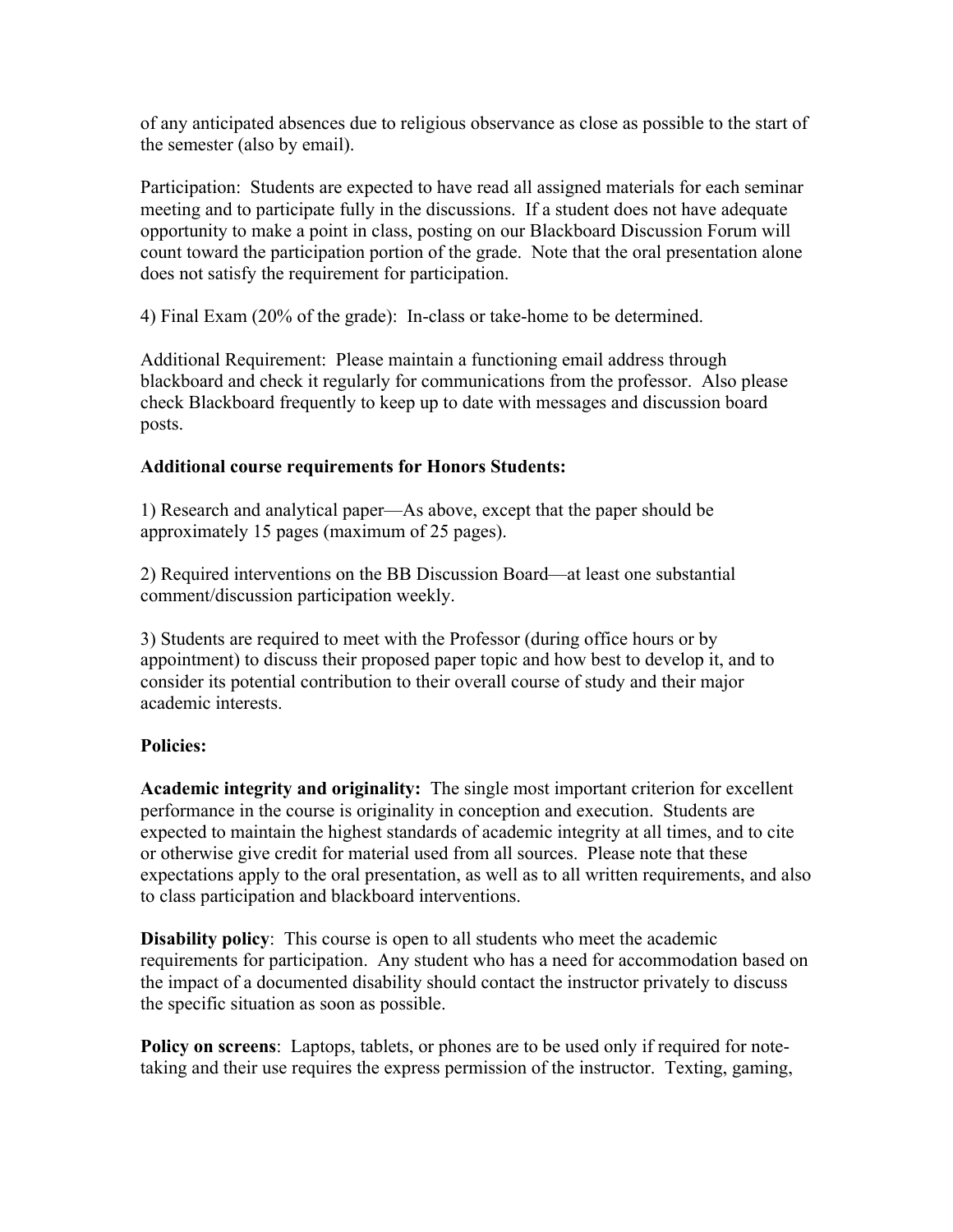shopping, or other nonacademic activities are not permitted during the class period and will lead to a low participation grade.

## **Provisional course outline:**

August  $29<sup>th</sup>$ : Introduction to the issues of and plan of the course. Assignment of oral presentations and discussion of course requirements.

September  $5<sup>th</sup>$ : Basic questions for the ethics of migration:

- Jonathan Seglow, "The Ethics of Immigration," *Political Studies Review* 3 (2005): 317-334.
- Sarah Fine, "The Ethics of Immigration: Self-Determination and the Right to Exclude." *Philosophy Compass* 8/3 (2013): 254-268.
- Douglas Massey, "Why Does Immigration Occur? A Theoretical Synthesis." in T*he Handbook of International Migration: The American Experience*, 34-52.

Recommended:

Alejandro Portes and R. Rumbaut, *Immigrant America: A Portrait*, pp. 12-34.

- Thomas Nail, *The Figure of the Migrant* (Stanford: Stanford University Press, 2015), Introduction and Conclusion
- UN Human Development Report 2009, *Overcoming Barriers: Migration and Mobility,*  ch 2, "People In Motion," 21-46.

September  $12<sup>th</sup>$ : Borders, Boundaries, and Territory

John Torpey, *The Invention of the Passport*, pp. 4-20, 57-92, 111-121.

Etienne Balibar, "What is a Border?" in Politics and the Other Scene (Verso, 2002), chapter 4.

David Miller, "Territorial Rights: Concept and Justification," *Political Studies* (2012)

Mathias Risse, "Taking Up Space on Earth: Theorizing Territorial Rights, the Justification of States and Immigration from a Global Standpoint," Harvard Kennedy School Faculty Research Working Paper, February 2014.k

Recommended:

Anna Stilz, "Nations, States, and Territory," *Ethics* (2011)

Linda Bosniak, "Being Here: Ethical Territoriality and the Rights of Immigrants," *Theoretical Inquiries in Law*, (2007).

September 19: Nations, Self-Determination, and the Requirements of Global Justice

Avishai Margalit and Joseph Raz, "National Self-Determination," *Journal of Philosophy*  (1990)

David Miller, *On Nationality*, (1995), chapter 4.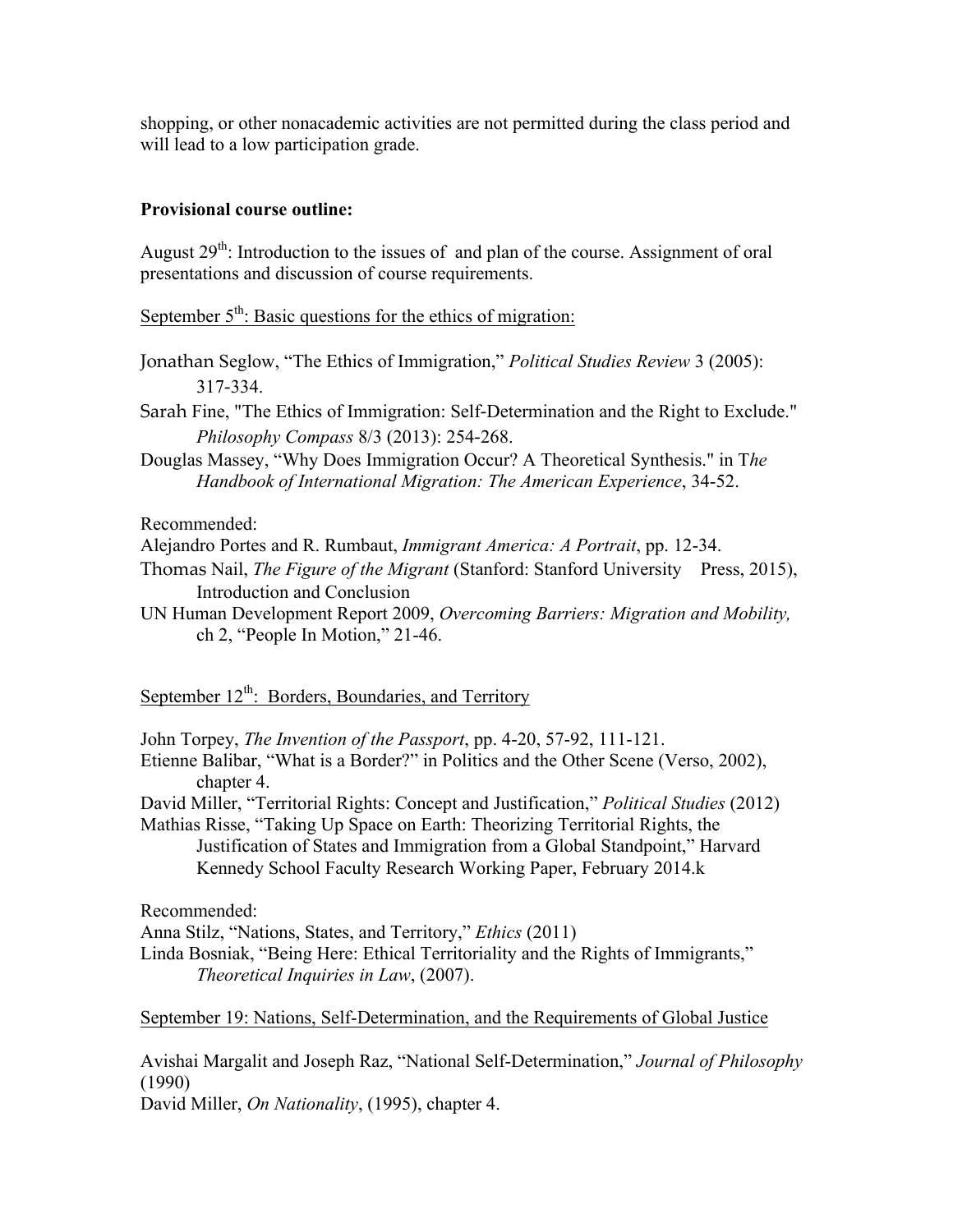- Eric Cavallero, "An immigration-pressure model of global distributive justice." *Politics, Philosophy and Economics* 5/1 (2006): 97-127.
- Andrew Altman and Christopher Heath Wellman, *A Liberal Theory of International Justice* (2009), chapter 2.
- Recommended: Ryan Pevnick, *Immigration and the Constraints of Justice*, (2011), chs. 2-3.

# September  $26^{th}$ : Birthright Citizenship

Joseph Carens, *The Ethics of Immigration,* chapters 1-2, pp. 1-44.

- Linda Bosniak, "Citizenship," Oxford Handbook of Legal Studies ed. M. Tushnet and P. Cane, (Oxford University Press, 2005).
- Ayelet Shachar and R. Hirschl, "Citizenship as Inherited Property," *Political Theory*, (2007), 253-287.
- Gary Becker, "The Challenge of Immigration—A Radical Solution," London: Institute for Economic Affairs (2011), pp. 19-49.
- Recommended: Ayelet Shachar and R. Hirschl, "On Citizenship, States, and Markets," *Journal of Political Philosophy* (2014), 231-257.

#### October 6: Temporary and Permanent Residents

Joseph Carens, *Ethics of Immigration,* chapters 3-8, pp. 45-169.

- David Miller, 'Immigrants, Nations and Citizenship', *The Journal of Political Philosophy*, (2008).
- Samuel Scheffler, "Immigration and the Significance of Culture," *Philosophy and Public Affairs,* 2007.

Recommended:

L. Bosniak, *The Citizen and the Alien* (2006), selections.

#### October 17 and 24: The Case for Open Borders

Joseph Carens, *Ethics of Immigration*, chapters 11-12, pp. 225-287 and "Appendix."

- Kieran Oberman, "The Human Right to Immigrate," in *Migration in Political Theory: the Ethics of Movement and Membership,* ed. Sarah Fine and Lea Ypi (Oxford University Press, 2016).
- Chandran Kukathas, "The Case for Open Immigration," in *Contemporary Debates in Applied Ethics*, ed. Andrew I. Cohen and Christopher Heath Wellman, (2005), pp. 207-220.
- David Miller, "Immigration: The Case for Limits," in *Contemporary Debates in Applied Ethics,* ed. Andrew I. Cohen and Christopher Wellman, (2005).
- David Miller, "Is There a Human Right to Immigrate?" in *Migration in Political Theory:*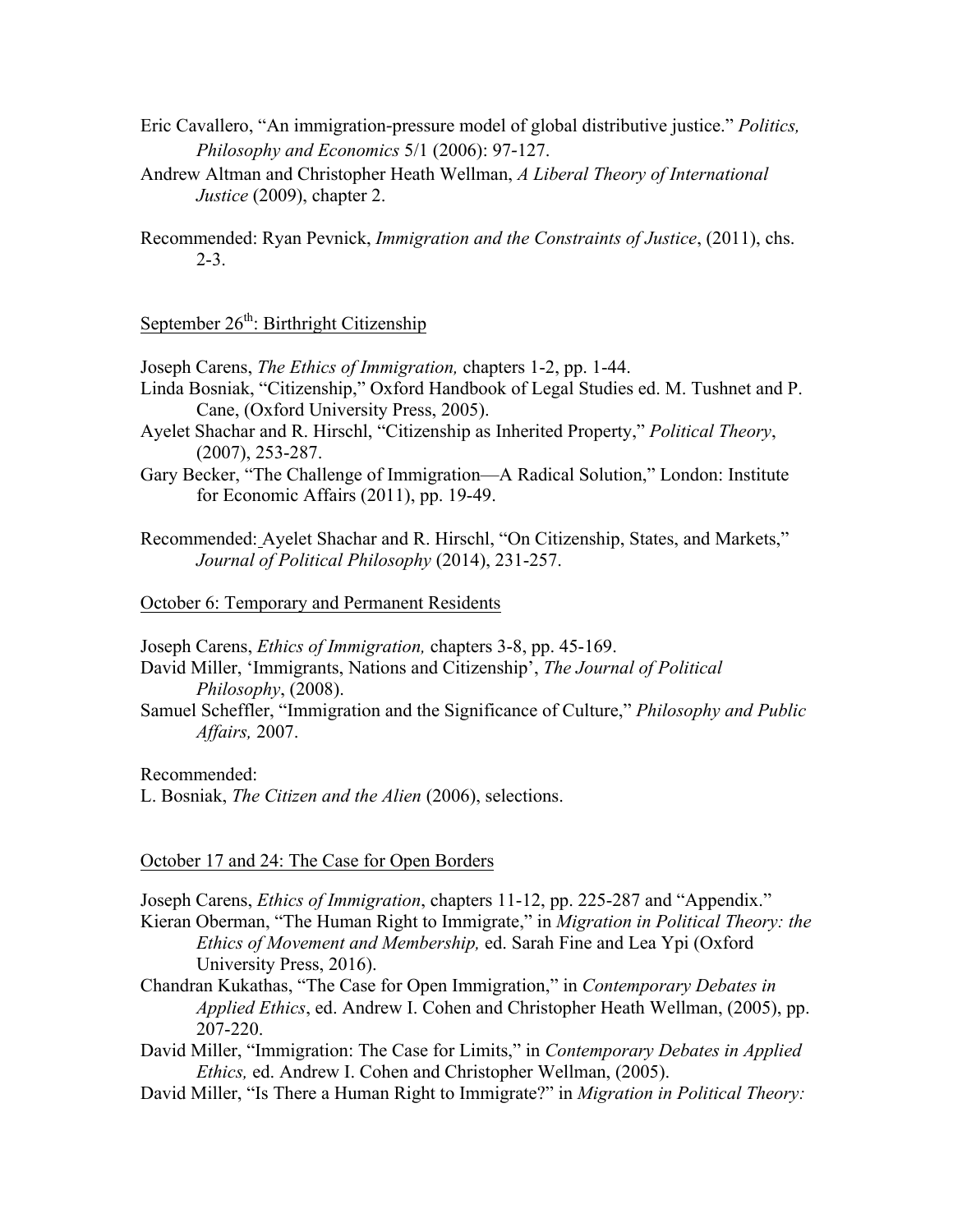*The Ethics of Movement and Membership*.

A. Stilz, "Is There an Unqualified Right to Leave?" in *Migration in Political Theory: the Ethics of Movement and Membership.*

October 31<sup>st</sup> and November  $7<sup>th</sup>$ : Arguments for Restricting Immigration; the Right to Exclude

Michael Walzer, "Membership," from *Spheres of Justice* (1983), 31-63.

- Michael Blake, "Immigration, Jurisdiction, and Exclusion," *Philosophy and Public Affairs* (2013).
- Christopher H. Wellman, "Immigration and Freedom of Association," *Ethics* 119, 1 (2008): 109-141.

Samuel Huntington, *Who Are We?*, (2004), chapters 4, 8.

Will Kymlicka and K. Banting, "Immigration, Multiculturalism, and the Welfare State," *Ethics and International Affairs* (2006).

Recommended:

- Sarah Fine, "Freedom of Association is Not the Answer," *Ethics* (2010).
- Stuart White, "Freedom of Association and the Right to Exclude," *Journal of Political Philosophy* (1997).
- J. Hidalgo, "Self-determination, Immigration Restrictions, and the Problem of Compatriot Deportation," *Journal of International Political Theory* (2014)

November 14<sup>th</sup>: Democracy and Boundaries

- Arash Abizadeh, "Democratic Theory and Border Coercion: No Right to Unilaterally Control Your Own Borders," *Political Theory*, (2008).
- Arash Abizadeh, "On the Demos and its Kin: Democracy, Nationality, and the Boundary Problem," *American Political Science Review*, (2012).
- Frederick Whelan, "Prologue: Democratic Theory and the Boundary Problem," in *Liberal Democracy: Nomos 25* (1983).
- Robert Goodin, "Enfranchising All Affected Interests, and its Alternatives," *Philosophy and Public Affairs* (2007).

Recommended:

- David Miller, "Why Immigration Controls are Not Coercive: A Reply to Arash Abizadeh," *Political Theory* (2010).
- Arash Abizadeh, "Democratic Legitimacy and State Coercion: A Reply to David Miller," *Political Theory*, (2010).

## November  $21^h$ : Guestworkers and Irregular Migrants

Patti Lenard and Christine Straehle, "Temporary Labor Migration, Global Redistribution, and Democratic Justice," *Politics, Philosophy, and Economics* (2012).